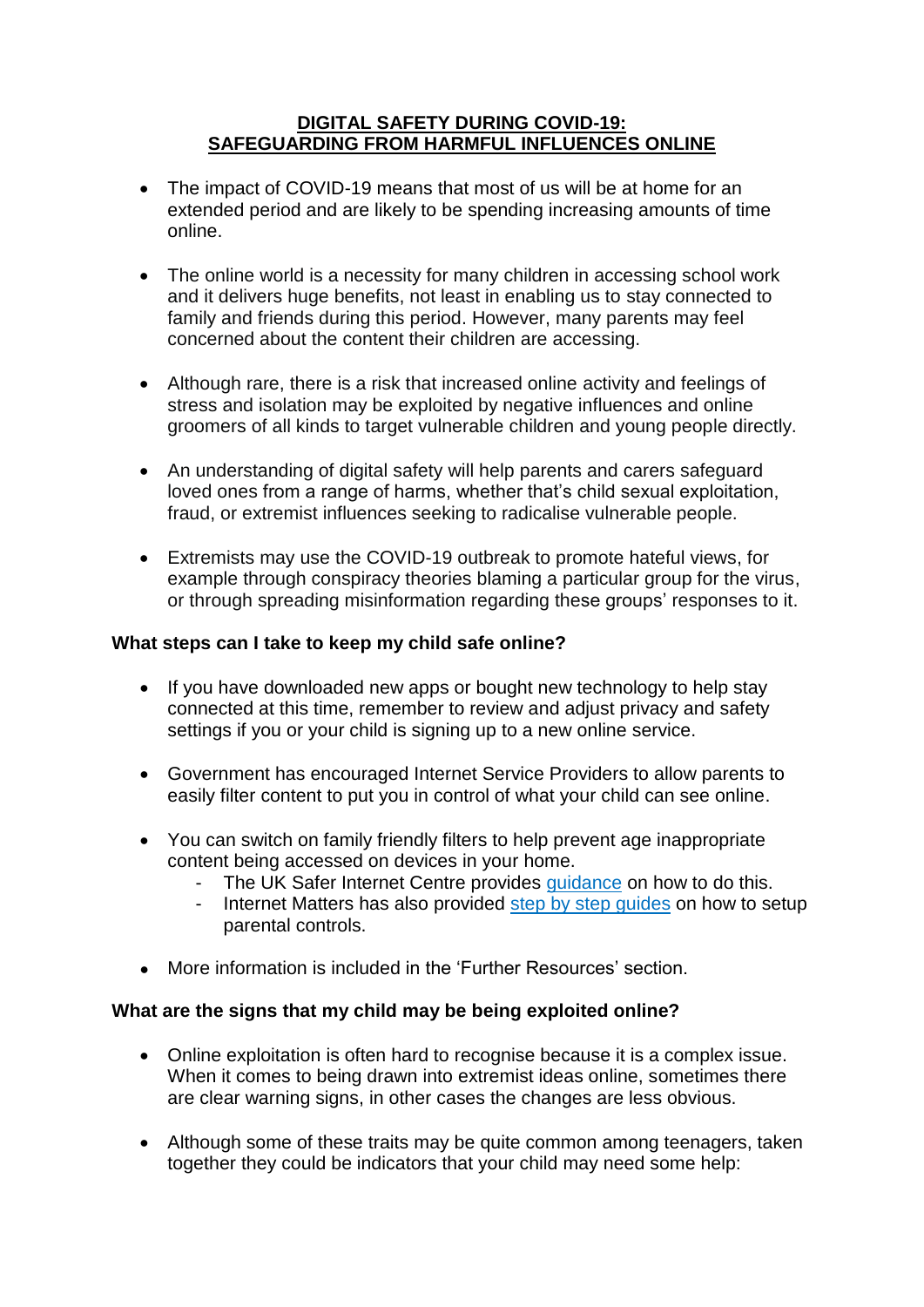- Exploring new and unusual websites, chat forums and platforms. Harmful influences may push individuals towards platforms with a greater degree of anonymity.
- Joining new or secret groups since isolation.
- Speaking with new friends or being secretive about chats during online gaming or in forums.
- A strong desire to seek new meaning, identity and purpose.
- Using language you wouldn't expect them to know.
- Watching, sharing or creating films online linked to religious, political or racial hate.
- Becoming increasingly argumentative or refusing to listen to different points of view.

# **Should I be concerned that a loved one is being exploited online?**

- The above are merely signs that they might need help, but you know your child best and you will want to speak with them first. Check in with them and ask about what they are viewing, who they are speaking to and how they are feeling. This might feel difficult, but here are some pointers to help you:
	- Listen carefully to their fears and worries. Find some helpful tips [here.](https://www.nhs.uk/oneyou/every-mind-matters/coronavirus-covid-19-anxiety-tips/)
	- Avoid explanations that could be interpreted as antagonistic, belittling or frightening.
	- Advice and support is available to help them [understand](https://www.childline.org.uk/info-advice/your-feelings/anxiety-stress-panic/worries-about-the-world/coronavirus/) COVID-19.
	- If they are finding it hard to cope with bereavement and grief advice can be found [here.](https://www.nhs.uk/conditions/stress-anxiety-depression/coping-with-bereavement/)

### **What help is available if my child is being exploited online?**

- It is important to safeguard loved ones from a range of online harms, whether that's child sexual exploitation, fraud, or extremist influences seeking to radicalise vulnerable people.
- If you are concerned that your child may be at risk of radicalisation, help is available to make sure they get the support they need to move away from harmful influences.
- Teachers, healthcare practitioners, social workers, the police, charities, psychologists and religious leaders work together to safeguard those vulnerable to radicalisation through a safeguarding programme known as Prevent.
- Prevent protects people from being drawn into hateful extremism regardless of the ideology. It works in a similar way to safeguarding processes designed to protect people from gangs, drug abuse, and physical and sexual exploitation.
- Receiving support through Prevent is voluntary, confidential and not any form of criminal sanction. It will not show up on any checks or negatively affect an individual's future in any way.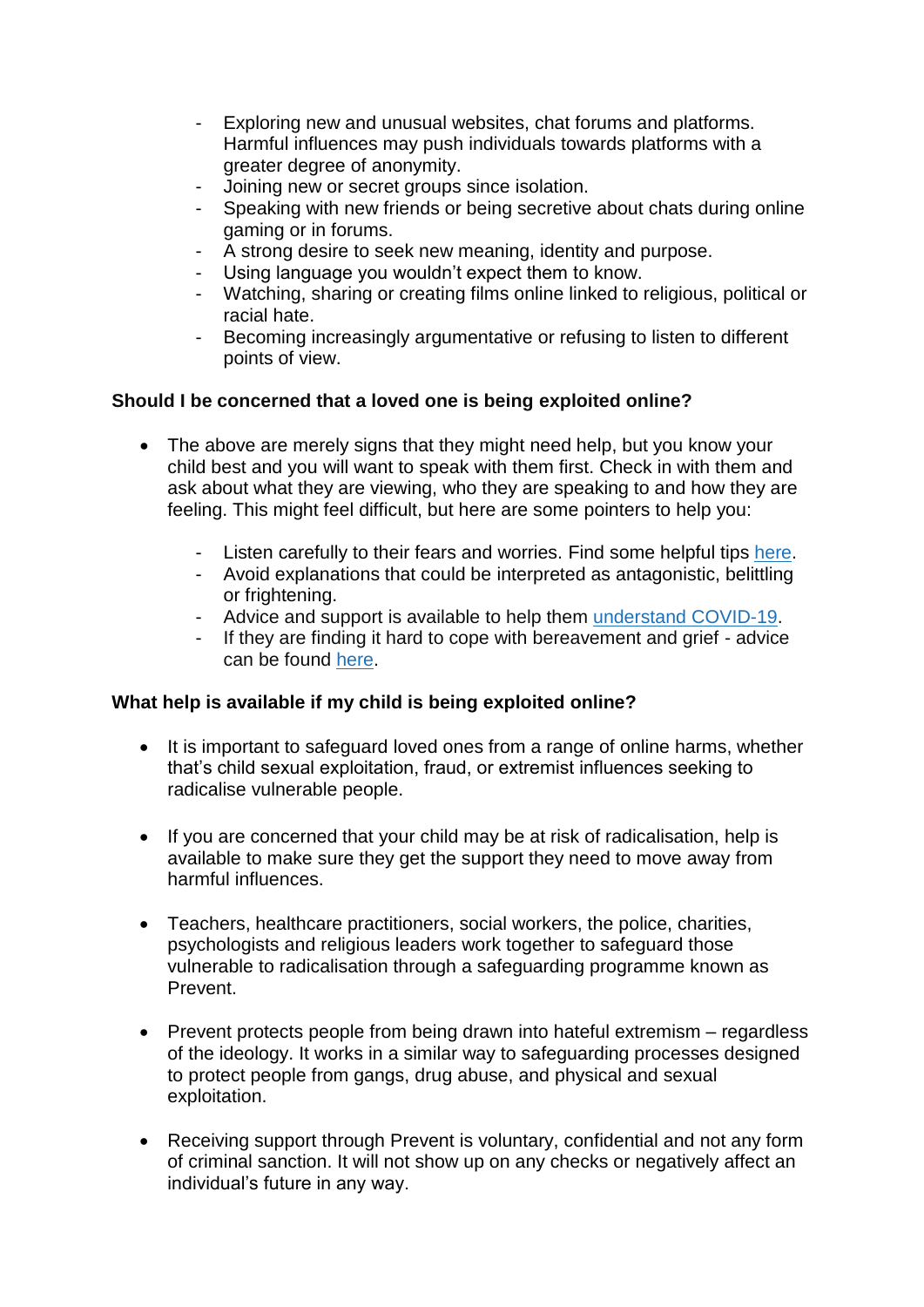- The type of support available is wide-ranging, and can include help with education or careers advice, dealing with mental or emotional health issues, or digital safety training for parents; it all depends on the individual's needs.
- With this specialist help, vulnerable people across the country have moved away from supporting hateful extremism, enabling them to live more stable and fulfilling lives.

# **How can I access support and advice for a loved one being radicalised?**

- As with other safeguarding functions, Prevent is still operating during this time and is here to support families in times of need.
- If you are worried that a loved one is being radicalised, you can call the police on 101 to get advice or share a concern so that they can get safeguarding support. Alternatively, you can contact your local authority safeguarding team for help.
- Contacting the authorities will not get the individual into trouble if a criminal act hasn't been committed. The local authority or police will discuss your concerns, suggest how they can best help and give you access to relevant support and advice.
- If you think someone is in immediate danger, or if you see or hear something that may be terrorist-related, trust your instincts and call 999 or the confidential Anti-Terrorist Hotline on 0800 789 321.

### **I have seen concerning hateful content online that could cause harm. What should I do?**

- Prevent takes robust action to tackle radicalisation online and to counter the ideology promoted by extremists. This includes removing terrorist-related material and action to suspend the accounts of those fuelling these views.
- Any member of the public can report terrorist content they find online through the [GOV.UK](https://www.gov.uk/report-terrorism) referral tool. The Action Counters Terrorism [campaign](https://act.campaign.gov.uk/) provides more information on this.

#### **Further resources**

There are resources available to help you understand and protect your child from different harms online.

- Educate Against Hate [Parents'](https://educateagainsthate.com/parents/) Hub provides resources and government advice for parents and carers on keeping young people safe from extremism.
- Let's Talk [About](https://www.ltai.info/staying-safe-online/) It provides support for parents and carers to keep children safe from online radicalisation.